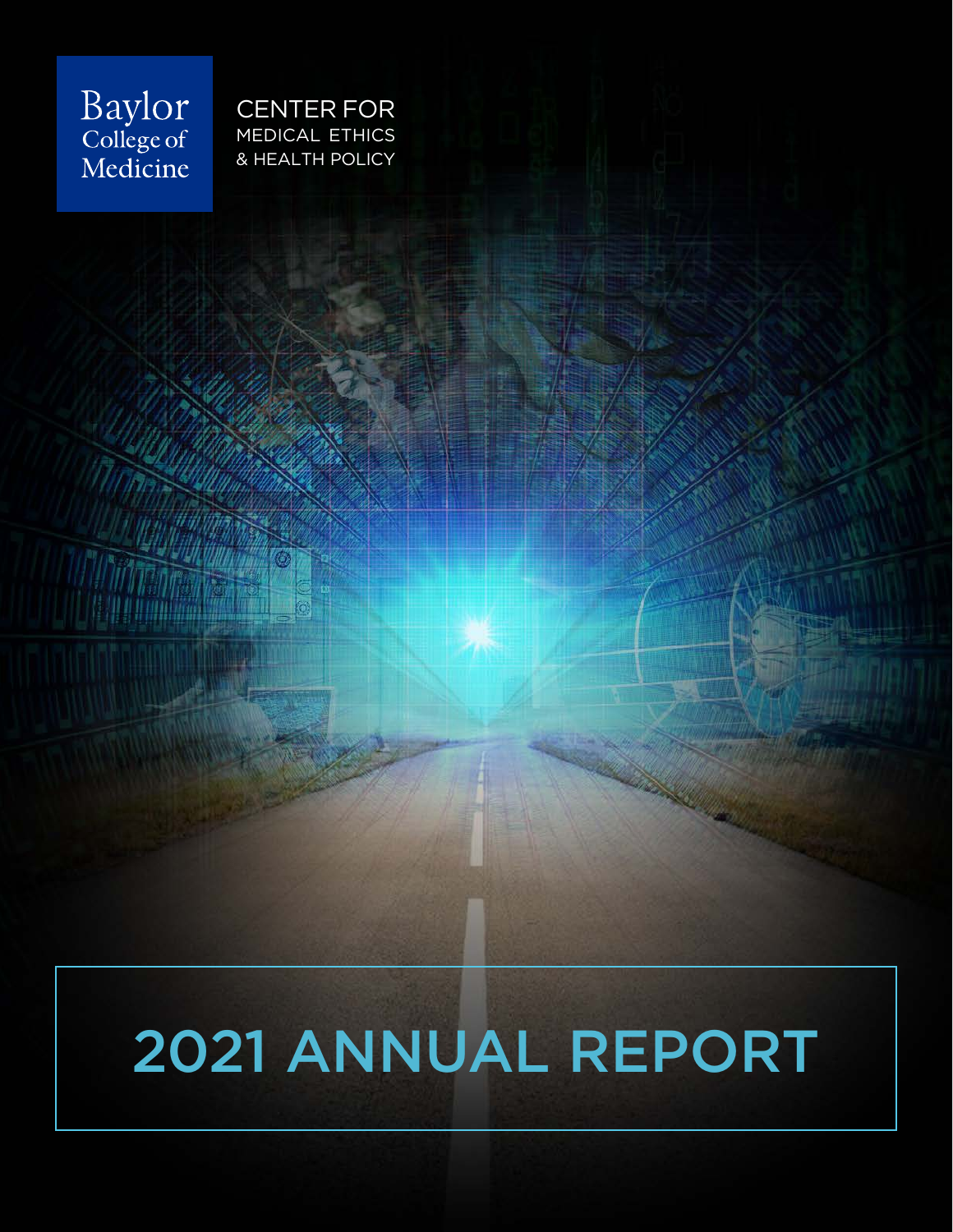It has been almost two years since the first COVID-19 diagnosis in the U.S. The pandemic continues to hold a tight grip on us all, and it's deeply personal.

Each of us has been impacted and/or knows someone impacted by COVID-19 and the ongoing uncertainty the pandemic has created.

During this time of upheaval, I am proud to report that our Center has continued to drive change through the work that we do.

Our team of clinical ethicists have been on the front lines helping patients, families, providers, and hospitals make challenging decisions through the pandemic. They have had to have very emotional meetings with sick and dying patients and their families, and have done their best to support our front-line healthcare providers to cope in the face of shortages in staffing, ICU beds, and life-saving equipment. They have also provided guidance to



# DIRECTOR'S CORNER

our hospital partners on the most pressing ethical issues they are facing as institutions, including scarce resource allocation, visitation policies, and vaccine mandates. I am extremely proud of the resilience, dedication, and agility of our team and our partners, who are doing everything they can to help provide the best care possible to everyone who needs it.

Through our research and commentary, we have objectively assessed the landscape and identified opportunities for improvement as it relates to COVID-19 and beyond. We studied the psychological impact of COVID-19 among the general population and addressed the importance of transparency in vaccine research and the ethical allocation of future COVID-19 vaccines. We have also continued important work related to advancing equity and inclusion in bioethics and public health, examining the ethical, legal, and social implications of emerging technologies, and asking difficult questions about patient decision aids, genetic genealogy, nudging, hospital education, and governance of human data.

We have also been incorporating our learning and experience into our teaching and outreach programs. We are thinking critically about the benefits we've seen this past year of online learning and how to use the increased accessibility to create new, more effective ways of connecting and engaging students and our community. We are committed to diversifying the field of both bioethics and clinical ethics and launched our first-ever summer internship programs. And we are continuing to host regular Grand Rounds and other events with our community on key topics in ethics and health policy.

We are proud of what we've achieved this year, but we know there is still much more to do. As we look ahead to 2022 we see this as a time to REBOOT, REFRAME, and REIMAGINE what our new normal will be. This is the theme of our upcoming TEDxBaylorCollegeofMedicine event in February 2022, and we will continue to integrate it into our lives and our work throughout the year. And so I invite you to join us as we move into 2022 to take stock, reconsider, prioritize, and push the limits by asking the big, challenging questions and inspiring positive change, individually and collectively.

We hope that what you read in our report excites and inspires you, our incredible partners, collaborators, and supporters. We're excited to move forward together into the future and create a better, more inclusive tomorrow.

With gratitude and optimism, I hope to see and connect with you in 2022.

Army M'educ

Amy Lynn McGuire, J.D., Ph.D.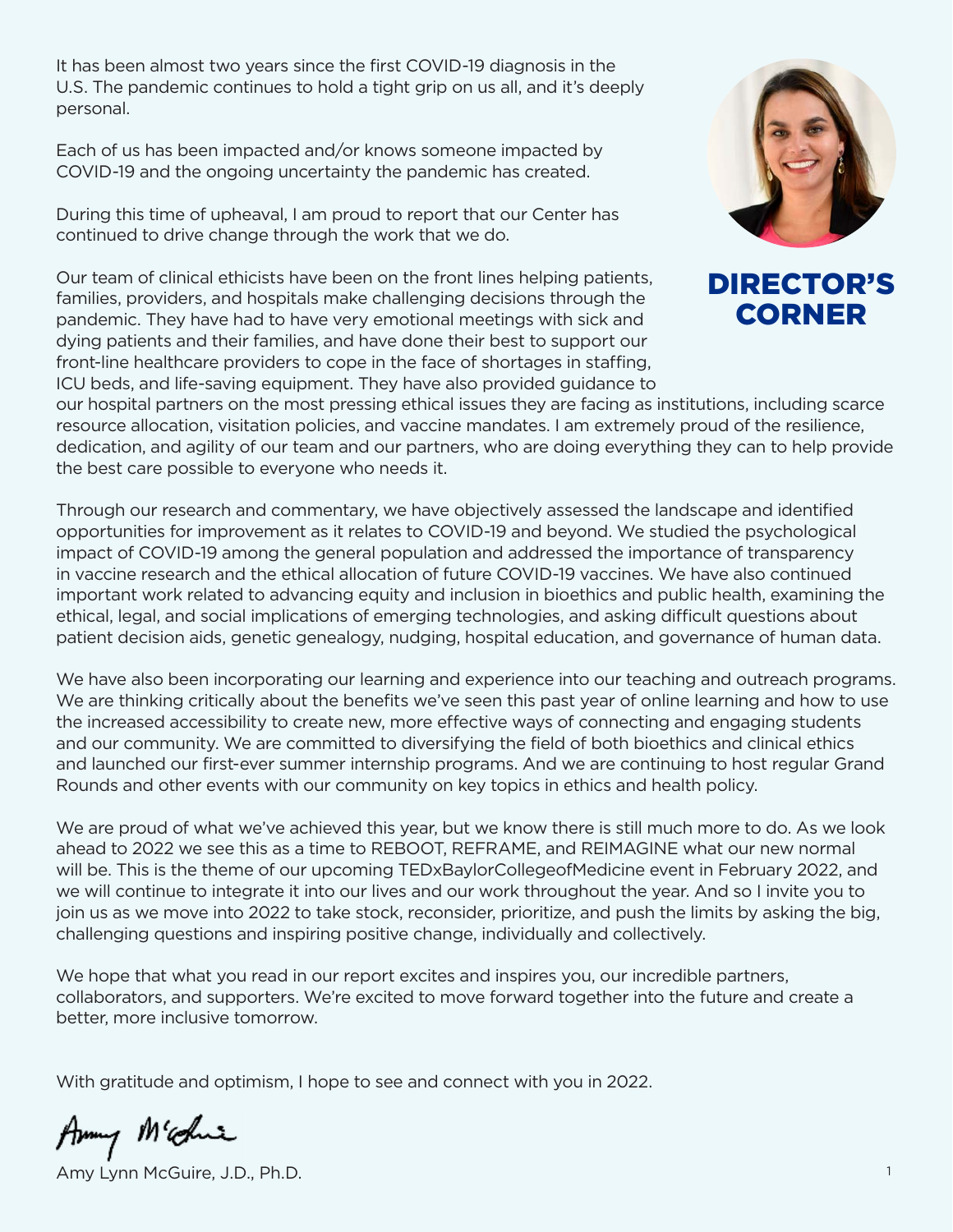

YEARS CONDUCTING<br>
RESEARCH AND INFLU<br>
POLICY ON TODAY'S N<br>
PRESSING ETHICAL IS RESEARCH AND INFLUENCING POLICY ON TODAY'S MOST PRESSING ETHICAL ISSUES

> HOUSED ON THE MAIN<br>AYLOR CAMPUS IN THE<br>XAS MEDICAL CENTER BAYLOR CAMPUS IN THE TEXAS MEDICAL CENTER

PRIMARY FACULTY MEMBERS





SCHOLARS FELLOWS

AND STAFF

## KEY AREAS

[Education:](https://www.bcm.edu/academic-centers/medical-ethics-and-health-policy/education) recognized leader in developing and providing top-rated medical ethics and health policy education

|                | Medical Ethics Pathway and Health Policy Pathway for Baylor students                                                                                                                                         |
|----------------|--------------------------------------------------------------------------------------------------------------------------------------------------------------------------------------------------------------|
|                | EnMed Program, teaching ethics to medical students enrolled in a<br>collaboration between Texas A&M's College of Engineering and<br>College of Medicine and Houston Methodist Hospital                       |
|                | EP3 (Ethics, Professionalism and Policy Program) for Baylor residents                                                                                                                                        |
| $\overline{d}$ | Grand Rounds in partnership with Baylor St. Luke's Medical Center and<br>Houston Methodist for physicians, nurses, physician assistants and related<br>professionals to stay abreast of ever-changing topics |
|                | Narrative Medicine Program, exploring the importance of story in the lives<br>of patients, learners and healthcare professionals                                                                             |
|                | Bioethics Intensive Course, with Houston Methodist, for individuals who<br>encounter complex ethical challenges in clinical practice and/or conduct<br>clinical ethics consultations                         |
|                | Clinical Ethics Fellowship, a two year opportunity to develop the skills,<br>training and experience to be competitive for positions in clinical ethics and<br>academic bioethics                            |
|                | Summer internship program (research and clinical ethics) for college and/<br>or graduate students                                                                                                            |
|                | Philosophical Ethics Program that involves collaborative activities with<br>local, national, and international partners                                                                                      |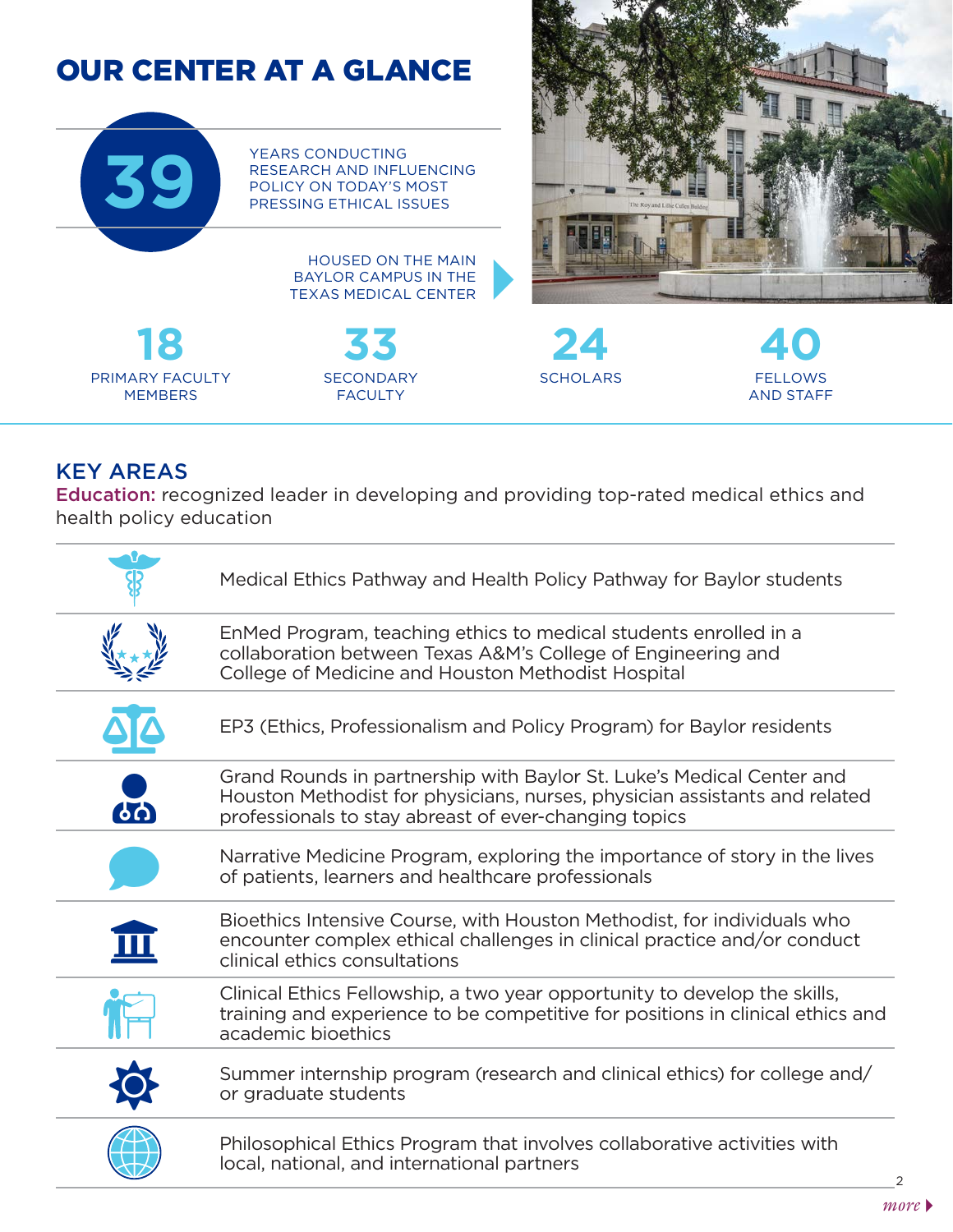# KEY AREAS (continued)

[Research](https://www.bcm.edu/academic-centers/medical-ethics-and-health-policy/research): conducting comprehensive and original bioethics research









PIECES PUBLISHED IN LEADING JOURNALS SUCH AS THE *AMERICAN JOURNAL OF BIOETHICS*,<br>*MEDICAL ASSOCIATION*<br>*MEDICAL ASSOCIATION AMA JOURNAL OF ETHICS*, *GENETICS IN MEDICINE, JOURNAL OF THE AMERICAN MEDICAL ASSOCIATION*

[Clinical Ethics Consultation](https://www.bcm.edu/academic-centers/medical-ethics-and-health-policy/clinical-ethics): one of the largest clinical ethics programs in the country

• Leading Clinical Ethics Services at Baylor St. Luke's Medical Center and Houston Methodist, providing 24/7 consultation, ethics education, policy development, and serving as chair and co-chair of ethics committees



• Leading the Texas Ethics Consortium and TMC Ethics Workstream

[Strategic Initiatives](https://www.bcm.edu/academic-centers/medical-ethics-and-health-policy/health-policy-program) & [Community Outreach](https://www.bcm.edu/academic-centers/medical-ethics-and-health-policy/community-events): creating a meaningful connection between the work we do and the people whose lives are impacted

#### Events:

| TEDxBaylorCollegeofMedicine                                                              |                             | <b>Health Policy Research Day</b>                                                   | Baruch A. Brody Award & Lectureship |                                                                                                                                  |
|------------------------------------------------------------------------------------------|-----------------------------|-------------------------------------------------------------------------------------|-------------------------------------|----------------------------------------------------------------------------------------------------------------------------------|
| <b>TED<sup>X</sup></b>                                                                   |                             |                                                                                     |                                     |                                                                                                                                  |
| Bringing together leading<br>thinkers and doers to share<br>ideas. Register to attend.   |                             | Highlighting and discussing<br>contemporary issues in health<br>and science policy. |                                     | Recognizing junior and mid-<br>level scholars making important<br>theoretical contributions to<br>bioethics. Register to attend. |
| <b>Communications</b>                                                                    |                             |                                                                                     | <b>PolicyWise Blog</b>              |                                                                                                                                  |
| • Position Statements on behalf of<br>Baylor College of Medicine and<br>special projects | ~44<br>posts published/year |                                                                                     | 4,000<br>views average              |                                                                                                                                  |
| • Social Determinants of Health<br>journal club                                          |                             |                                                                                     | <b>Social Medial Presence</b>       |                                                                                                                                  |

202

**2,700**

followers

- Ongoing media relations, engagement and conferences
- 40 quotes in key outlets such as *The Atlantic*, *STAT*, *Houston Chronicle*

V

**10,000+**

tweets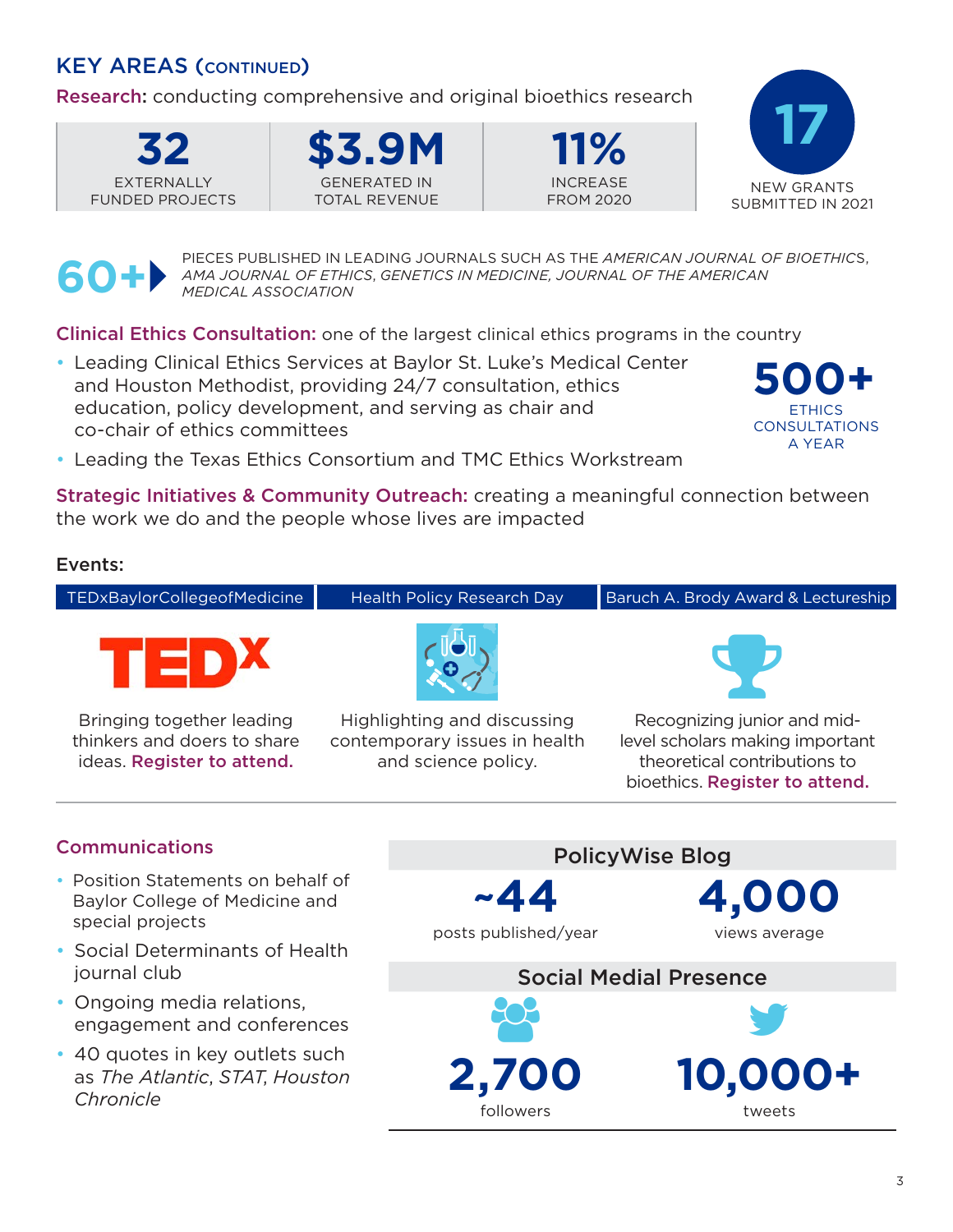# **2021 HIGHLIGHTS: Our Efforts to Reboot, Reframe and** Reimagine Medical Ethics and Health Policy

#### REBOOT: Evolving and expanding how learners and our community engage with ethics and policy

Like everything else this past year, the pandemic caused us to rethink how we approach our work. Instead of "business as usual," we used this year to create new opportunities to reach more people in more places.

#### **Shaping the Future by Growing our Learning Community**



Graduated our first cohort of [Health Policy Pathway](https://www.bcm.edu/academic-centers/medical-ethics-and-health-policy/education/health-policy-pathway) (HPP) students and largest ever cohort of [Medical](https://www.bcm.edu/academic-centers/medical-ethics-and-health-policy/education/medical-ethics-pathway)  [Ethics Pathway](https://www.bcm.edu/academic-centers/medical-ethics-and-health-policy/education/medical-ethics-pathway) (MEP) students

OUR RESIDENT EDUCATIONAL INITIATIVE ([EP3](https://www.bcm.edu/academic-centers/medical-ethics-and-health-policy/education/ethics-professionalism-and-policy-program)) ENGAGEMENT SESSIONS REMAINED ROBUST

Completed our first year directing and teaching the ethics and professionalism curriculum for students at Texas A&M's Engineering in Medicine program at Houston Methodist Hospital (ENMED)



Integrated 40+ Physician Assistant students into our small group sessions as part of our Medical Ethics Pathway



A<sup>M</sup>

TEXAS ANM



**Methodist** 



Successfully executed a virtual version of our **Bioethics** [Intensive Course](https://www.bcm.edu/academic-centers/medical-ethics-and-health-policy/education/bioethics-intensive-course) with 60 attendees from 27 different states covering topics such as informed consent and capacity, drafting and implementing ethics policies, quality improvement strategies, professionalization of clinical ethics consultation, facilitating family meetings, responding to religious reasoning, and more!  $\frac{1}{4}$ 

#### RECRUITED 3 [FELLOWS](https://www.bcm.edu/academic-centers/medical-ethics-and-health-policy/education/clinical-ethics-fellowship)



**Holland Kaplan, M.D.**  BIOETHICS & HEALTH POLICY FELLOW Medical Degree, Internal Medicine Residency & Chief Residency, Baylor College of Medicine Faculty, Harris Health System's Ben Taub Hospital



**Maggie Taylor, Ph.D.** CLINICAL ETHICS FELLOW Doctorate in Philosophy University of Colorado, Boulder



**Eleanor Gilmore-Szott, Ph.D.** CLINICAL ETHICS FELLOW Doctorate in Philosophy University of Utah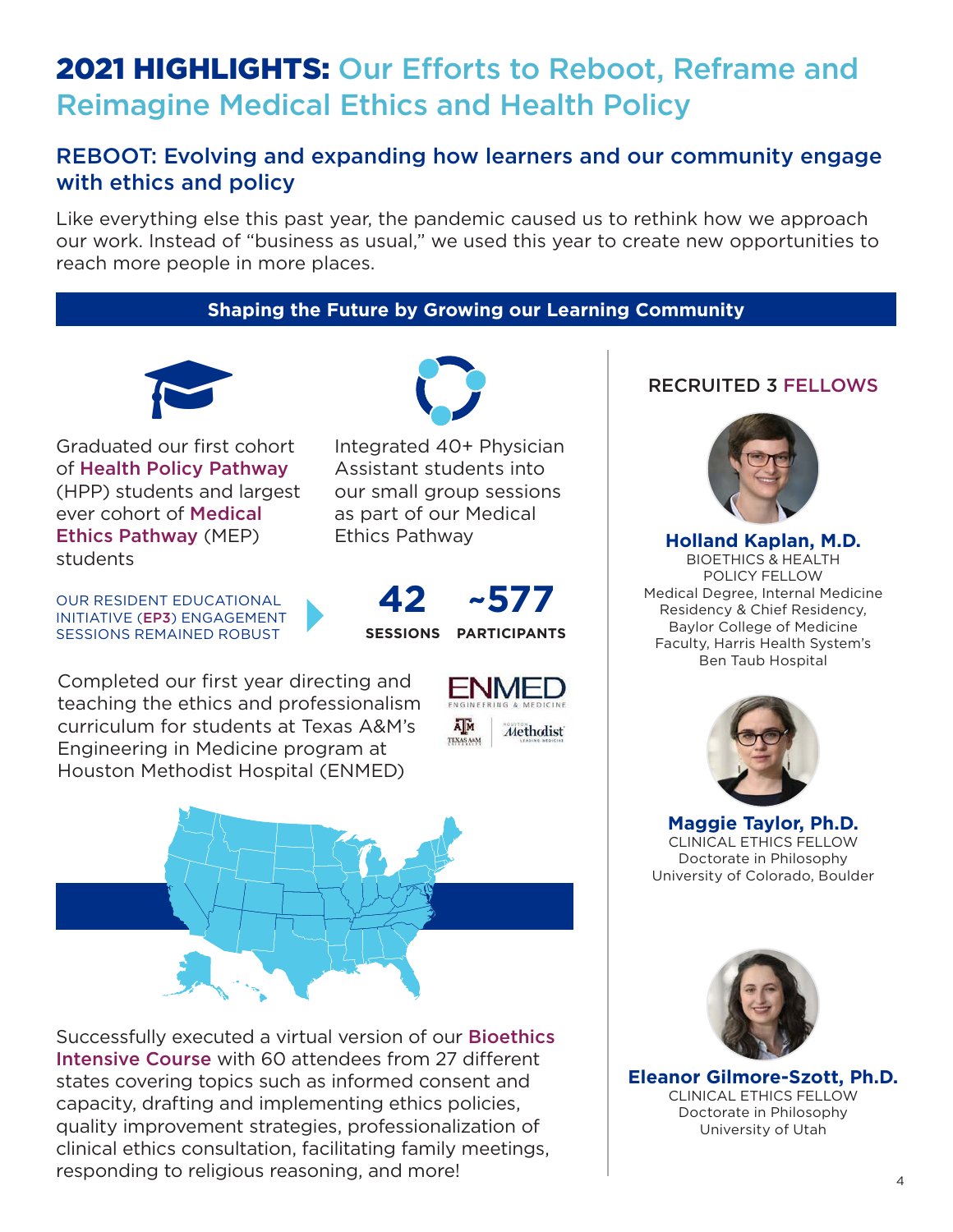#### **Bringing Creativity through New Methods of Teaching, New Collaborations & New Topics**



Developed innovative supplemental activities to replace clinical shadowing to help give our students the experience without being in person. This included curated podcasts, books, and interviews with different members of the care team, including clinicians and chaplains.



Offered 8 Virtual Grand Rounds in partnership with Baylor St. Luke's Medical Center and Houston Methodist with higher attendance than ever before on topics such as research ethics during a pandemic, brain death, human trafficking, and more!

Held our annual Health Policy Day with 200+ participants across the TMC focused on collaborations during the pandemic and beyond with speakers from Baylor College of Medicine, Baylor St. Luke's Medical Center, University of Houston - College of Medicine, Rice University's Baker Institute for Public Policy, Episcopal Health Foundation, Harris Health System, Aetna Better Health of Texas, and Arcadia. Former Assistant Secretary of Health at the U.S. Department of Health and Human Services Dr. Brett Giroir gave the keynote.





Launched a Philosophical Bioethics Program including partners at the Oxford<br>Uehiro Centre for Practical Ethics, Georgetown's Kennedy Institute of Ethics,<br>and NYU's Center for Bioethics, and local collaborations with Rice U Uehiro Centre for Practical Ethics, Georgetown's Kennedy Institute of Ethics, Philosophy Department and philosophers in UTMB's Institute for Bioethics & Health Humanities.



令



**RESEARCH INTERNS**

#### As part of our Narrative Medicine Program, collaborated with:

- Rice Medical Humanities and the Office of Professionalism at Baylor College of Medicine to host novelist and essayist Esmé Weijun Wang
- Inprint to develop a series of reflective writing workshops involving healthcare providers' reflections on taking care of patients during the pandemic
- Internal Medicine Residency Program to develop a series of medical humanities lectures as part of their weekly didactics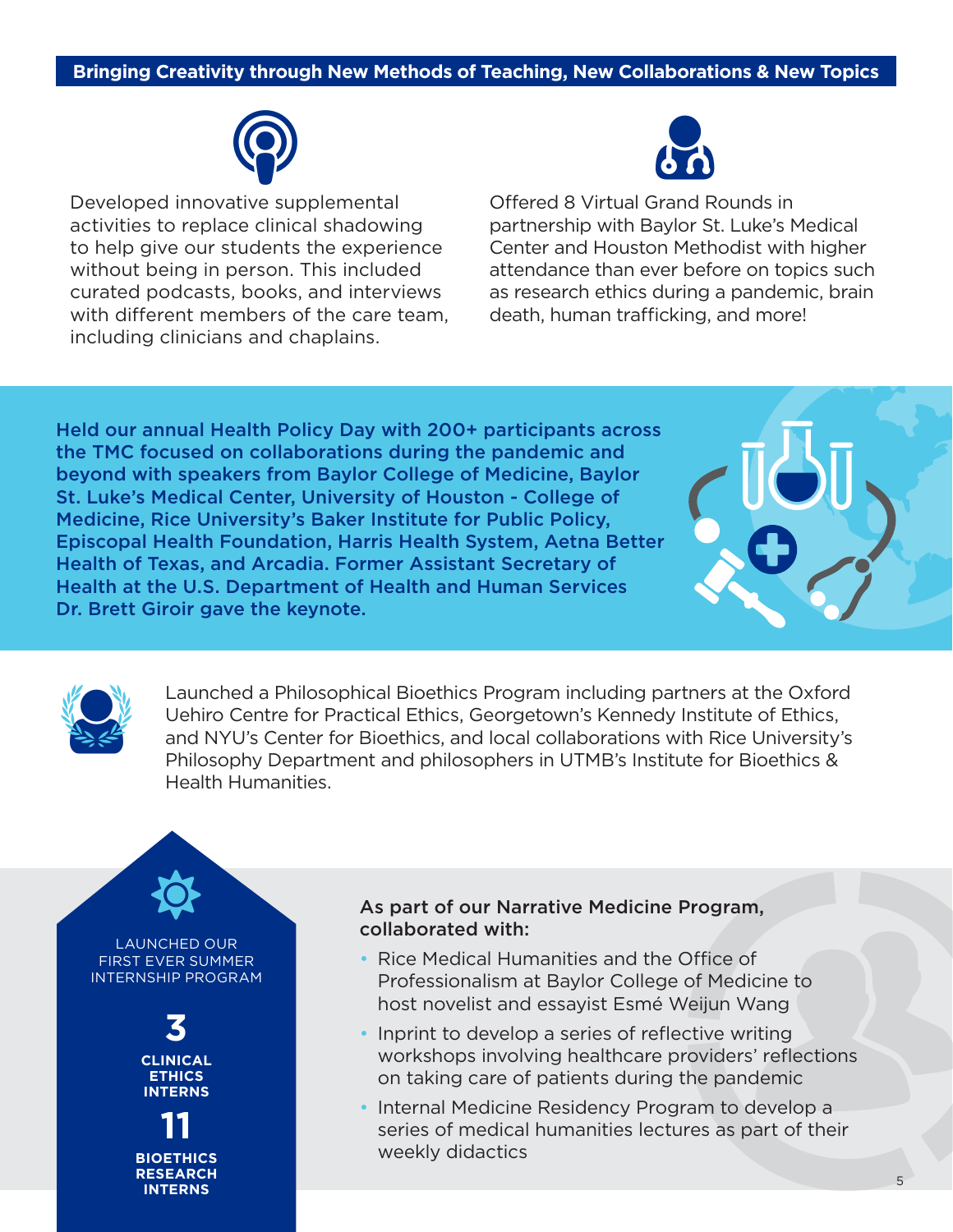#### **Driving Meaningful Impact by Increasing our Clinical Ethics Consult Footprint**



[Ryan Nelson, Ph.D](https://www.bcm.edu/people-search/ryan-nelson-27342)**.** CLINICAL ETHICS FELLOW became a full-time faculty member at our Center

Led the development of an ECMO (extra-corporeal membrane oxygenation) pathway program for acute lung and/or heart failure in partnership with critical and palliative care colleagues that was instituted at both Baylor St. Luke's Medical Center and St. Luke's The Woodlands.

PARTNERED WITH HOUSTON METHODIST TO DEVELOP INTENTIONAL RESPONSE TO MORAL DISTRESS AND OTHER HOSPITAL INITIATIVES.





[Bryanna Moore, Ph.D.](https://www.utmb.edu/ibhh/people/biographies/bryanna-moore-phd) CLINICAL ETHICS FELLOW accepted a full-time faculty position at UTMB



Continued to build the TMC Ethics Workstream and [Texas Ethics](https://www.bcm.edu/academic-centers/medical-ethics-and-health-policy/clinical-ethics/texas-ethics-consortium-tec)  [Consortium](https://www.bcm.edu/academic-centers/medical-ethics-and-health-policy/clinical-ethics/texas-ethics-consortium-tec) to coordinate across institutions and our response to the pandemic and other pressing clinical ethics challenges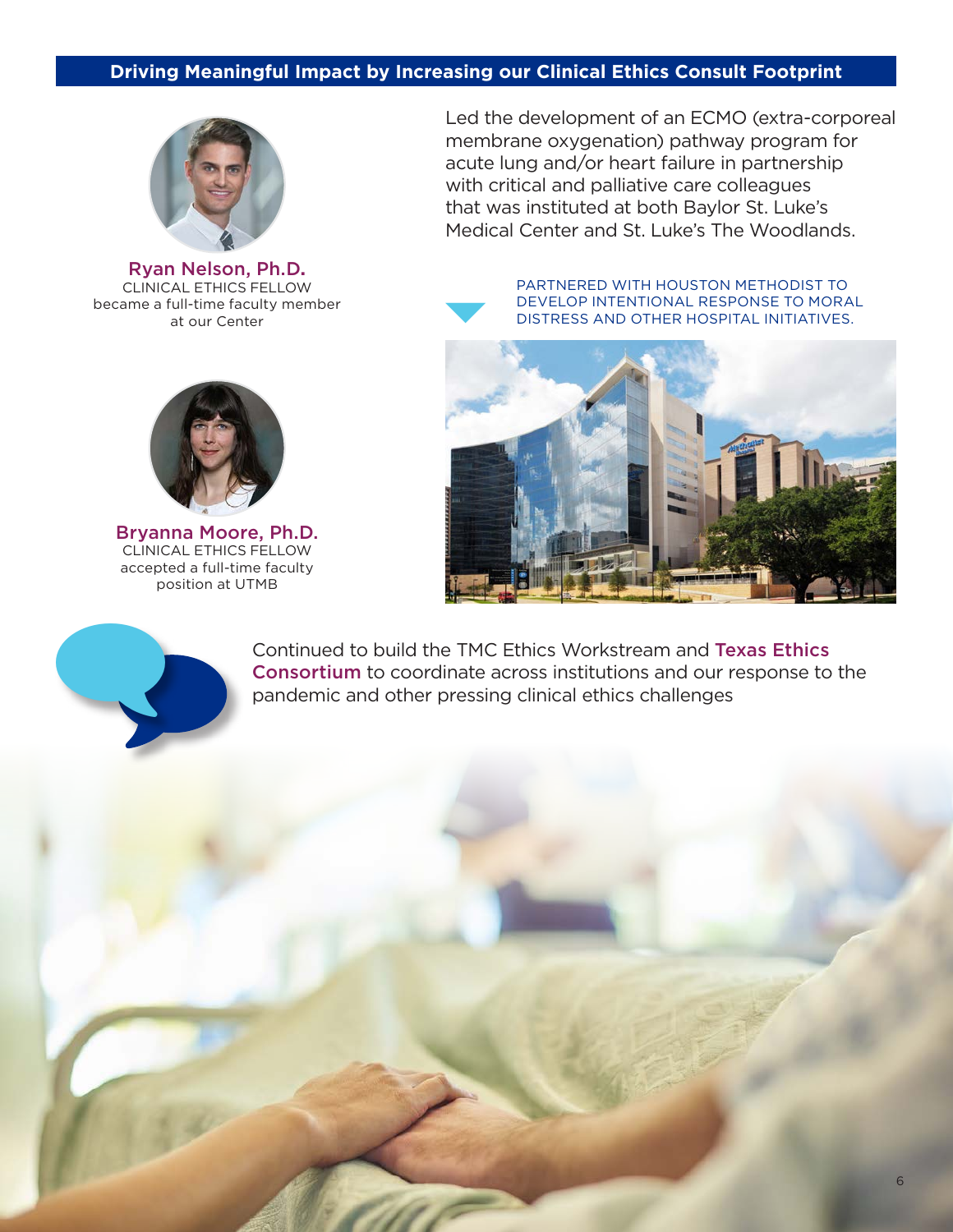## REFRAME: Challenging stereotypes and perceptions around equity, health, ethics and policy

We as a Center have a profound desire to spark action, inspire new commitments, change minds and change outcomes, especially around traditionally taboo topics in ethics and policy, and to bring new and different voices, perspectives, and analysis to the forefront.

#### **Adding New Talent to Expand our Depth and Reach**

#### Welcomed 4 new faculty members



[Jon Wesley Boyd, M.D., Ph.D., M.A.](https://www.bcm.edu/people-search/wesley-boyd-65626) Professor in the Menninger Department of Psychiatry and Behavioral Sciences; Professor in the Center for Medical Ethics and Health Policy. His areas of interest include social justice, access to care, human rights, asylum and immigration, humanistic aspects of medicine, physician health and well-being, the pharmaceutical industry, mass incarceration, and substance use.\*



[Faith E. Fletcher, Ph.D., M.A.](https://www.bcm.edu/people-search/faith-fletcher-72936) Assistant Professor in the Center for Medical Ethics and Health Policy. Her integrated public health and bioethics research agenda investigates the healthcare and research experiences of traditionally marginalized populations to inform ethically grounded and community-centered strategies.



[Kristin Kostick, Ph.D.](https://www.bcm.edu/people-search/kristin-kostick-24904) Assistant Professor in the Center for Medical Ethics and Health Policy. She is a medical anthropologist whose research focuses on ethical, social, and cultural factors related to emerging bio- and neurotechnologies. She has been at our Center as a staff scientist and research associate since 2014.\*



[Ryan Nelson, Ph.D.](https://www.bcm.edu/people-search/ryan-nelson-27342) Assistant Professor in the Center for Medical Ethics and Health Policy. His research addresses the role of values in medical science and practice, with a particular focus on disability, psychiatry, neurodiversity, and end-of-life care.

*\* Wes and Kristin started in 2020 but weren't highlighted in our last annual report*

#### Added 3 new scholars



[Bindi Jayendra Naik-Mathuria,](https://www.bcm.edu/people-search/bindi-naik-mathuria-27417)  [M.D., M.P.H.](https://www.bcm.edu/people-search/bindi-naik-mathuria-27417) Associate Professor of Surgery and Pediatrics, Division of Pediatric Surgery, Baylor College of Medicine. Research Interests: Clinical outcomes, quality improvement, injury prevention, public health, gun violence prevention, comparative effectiveness research.



[Nicholas J. Diamond, J.D., L.L.M.,](https://www.crowell.com/professionals/Nicholas-Diamond)  [M.Be.](https://www.crowell.com/professionals/Nicholas-Diamond) Global Health Practice Leader at Crowell & Moring International, Adjunct Professor of Law at the Georgetown University Law Center and Associate Scholar in the Center for Global Health at the University of Pennsylvania. Research Interests: Public health law, health policy, business and human rights, bioethics, public international law.

#### Health Policy **Medical Ethics** Medical Ethics



[Linessa Zuniga, M.D.,](https://www.bcm.edu/people-search/linessa-zuniga-33780)  [M.Ed](https://www.bcm.edu/people-search/linessa-zuniga-33780). Assistant Professor of Pediatrics, Pediatric Residency Associate Program Director, Baylor College of Medicine, Texas Children's Hospital. Research Interests: graduate medical education, burnout, and professionalism. Starting in July 2021, she became the co-associate sirector of our EP3 program.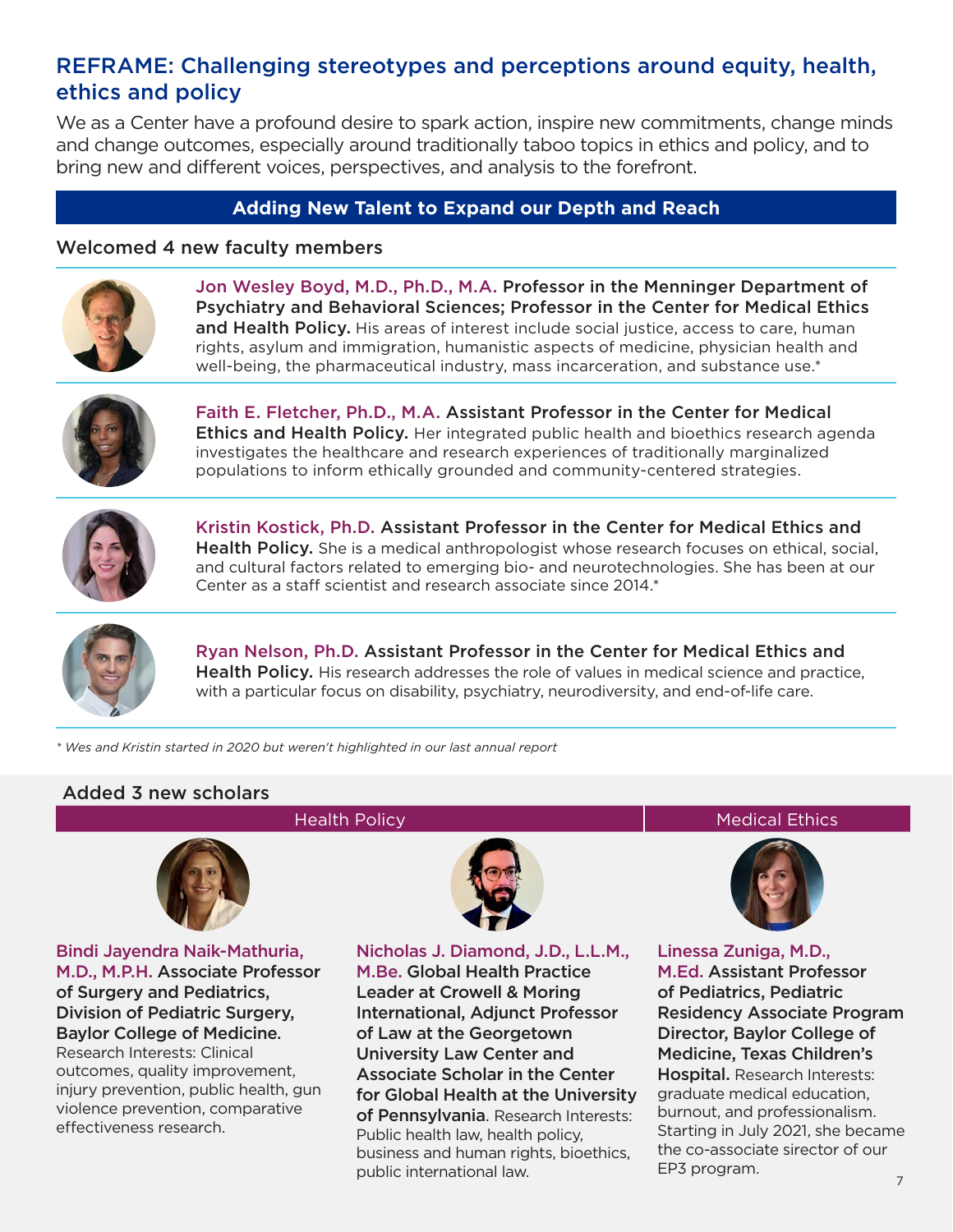#### Added 2 former Health Policy scholars as Secondary Faculty



[Alison Haddock, M.D.](https://www.bcm.edu/people-search/alison-haddock-22566) Assistant Professor, Department Emergency Medicine, Baylor College of Medicine. Research Interests: Social determinants of health for emergency department patients and representation of women in depictions of physicians. She is a member of Harris Health Ethics Committee.



[Michelle Lopez, M.D., MPH](https://www.bcm.edu/people-search/michelle-lopez-25652) Assistant Professor, Pediatrics - Hospital Medicine, Baylor College of Medicine, Texas Children's Hospital. Research Interests: Inpatient resource utilization, patient communication, cultural competency, health disparities;, and social determinants of health. Starting in July 2021, she became the director of our EP3 program.

#### **Covering New Ground through Innovative Grants**

- [BRAINshare: Sharing Data in BRAIN Initiative](https://www.bcm.edu/academic-centers/medical-ethics-and-health-policy/research/neuroethics/brainshare)  [Studies](https://www.bcm.edu/academic-centers/medical-ethics-and-health-policy/research/neuroethics/brainshare) from National Institute of Mental Health and the BRAIN initiative to identify challenges and concerns and generate empirically-informed policy and practice options that facilitate responsible data sharing within the BRAIN Initiative. Center PI: Amy L. McGuire, J.D., Ph.D[.](https://www.bcm.edu/academic-centers/medical-ethics-and-health-policy/research/ethical-legal-and-social-implications-elsi-genetics-genomics/babyseq-project-implementation-of-whole-genome-sequencing)
- [Implementation of Whole Genome](https://www.bcm.edu/academic-centers/medical-ethics-and-health-policy/research/ethical-legal-and-social-implications-elsi-genetics-genomics/babyseq-project-implementation-of-whole-genome-sequencing)  [Sequencing \(GS\) as Screening in a Diverse](https://www.bcm.edu/academic-centers/medical-ethics-and-health-policy/research/ethical-legal-and-social-implications-elsi-genetics-genomics/babyseq-project-implementation-of-whole-genome-sequencing)  [Cohort of Healthy Infants](https://www.bcm.edu/academic-centers/medical-ethics-and-health-policy/research/ethical-legal-and-social-implications-elsi-genetics-genomics/babyseq-project-implementation-of-whole-genome-sequencing)**:** "The BabySeq Project" from the National Center for Advancing Translational Sciences to study how GS in infants can be implemented in diverse, resource-limited, "real-world" outpatient primary care settings. Center PI: Amy L. McGuire, J.D., Ph.D[.](https://www.bcm.edu/academic-centers/medical-ethics-and-health-policy/research/ethical-legal-and-social-implications-elsi-genetics-genomics/polygenic-embryo-screening)
- [Polygenic Embryo Screening: Towards](https://www.bcm.edu/academic-centers/medical-ethics-and-health-policy/research/ethical-legal-and-social-implications-elsi-genetics-genomics/polygenic-embryo-screening)  [Informed Decision-Making](https://www.bcm.edu/academic-centers/medical-ethics-and-health-policy/research/ethical-legal-and-social-implications-elsi-genetics-genomics/polygenic-embryo-screening) from the National Human Genome Research Institute to quantify the utility of polygenic embryo screening (PES), assess stakeholders' perspectives and examine its ethical implications. Center PI: Stacey Pereira, Ph.D.
- [Polygenic Risk Scores in Child and Adolescent](https://www.bcm.edu/academic-centers/medical-ethics-and-health-policy/research/ethical-legal-and-social-implications-elsi-genetics-genomics/polygenic-risk-scores-in-child-and-adolescent-psychiatry)  [Psychiatry: Ethical, Clinical, and Legal](https://www.bcm.edu/academic-centers/medical-ethics-and-health-policy/research/ethical-legal-and-social-implications-elsi-genetics-genomics/polygenic-risk-scores-in-child-and-adolescent-psychiatry)  [Implications](https://www.bcm.edu/academic-centers/medical-ethics-and-health-policy/research/ethical-legal-and-social-implications-elsi-genetics-genomics/polygenic-risk-scores-in-child-and-adolescent-psychiatry) from the National Institute of Mental Health and National Human Genome Research Institute to study challenges in the clinical use of psychiatric polygenic risk scores (PRS), key stakeholders' perspectives, and gaps in legal protections against privacy violations and discrimination based on psychiatric PRS. Center PI: Stacey Pereira, Ph.D.
- **Philosophical Bioethics "Bootcamp" (Seminar Series)** from the Greenwall Foundation to increase the quality and quantity of normative and conceptual work in the field of bioethics. Center PI: Jenny Blumenthal-Barby, Ph.D.
- [Measuring Perceptions of Utility of Clinical](https://www.bcm.edu/academic-centers/medical-ethics-and-health-policy/research/ethical-legal-and-social-implications-elsi-genetics-genomics/texas-kidscanseq)  [Genome Sequencing \(GS\): Instrument Testing](https://www.bcm.edu/academic-centers/medical-ethics-and-health-policy/research/ethical-legal-and-social-implications-elsi-genetics-genomics/texas-kidscanseq)  [and Validation](https://www.bcm.edu/academic-centers/medical-ethics-and-health-policy/research/ethical-legal-and-social-implications-elsi-genetics-genomics/texas-kidscanseq) a supplement from National Human Genome Research Institute to develop a comprehensive instrument that measures patient perceived utility of GS, assess the instrument's psychometric properties, and validate the instrument across the Clinical Sequencing Exploratory Research (CSER) sites. Center PI: Amy L. McGuire, J.D., Ph.D[.](https://www.bcm.edu/academic-centers/medical-ethics-and-health-policy/research/ethical-legal-and-social-implications-elsi-genetics-genomics/self-governance-in-the-human-genome-editing-era)
- [Self-governance in the Human Genome](https://www.bcm.edu/academic-centers/medical-ethics-and-health-policy/research/ethical-legal-and-social-implications-elsi-genetics-genomics/self-governance-in-the-human-genome-editing-era)  [Editing \(HGE\) Era: Can Science Rise to the](https://www.bcm.edu/academic-centers/medical-ethics-and-health-policy/research/ethical-legal-and-social-implications-elsi-genetics-genomics/self-governance-in-the-human-genome-editing-era)  [Challenge?](https://www.bcm.edu/academic-centers/medical-ethics-and-health-policy/research/ethical-legal-and-social-implications-elsi-genetics-genomics/self-governance-in-the-human-genome-editing-era) a supplement from National Human Genome Research Institute; this project will be the first case-study to evaluate self-governance in the realm of human genome editing technologies. The findings of the case study will be further tested and validated through a survey of working HGE scientists. Center PI: Christopher Scott, Ph.D[.](https://www.bcm.edu/academic-centers/medical-ethics-and-health-policy/community-events/narrative-medicine)
- [Measuring the Effect of Medical Humanities](https://www.bcm.edu/academic-centers/medical-ethics-and-health-policy/community-events/narrative-medicine)  [Activities on Empathy, Burnout, and](https://www.bcm.edu/academic-centers/medical-ethics-and-health-policy/community-events/narrative-medicine)  [Communication in Students and Other](https://www.bcm.edu/academic-centers/medical-ethics-and-health-policy/community-events/narrative-medicine)  [Learners](https://www.bcm.edu/academic-centers/medical-ethics-and-health-policy/community-events/narrative-medicine) from the Association of American Medical Colleges (AAMC) to sponsor and facilitate a range of interactive and educational activities to improve the education, practice and well-being of physicians through deeper integrative experiences with the arts and humanities. Center PI: Andrew Childress, Ph.D.
- [CORA: Cardiac Outcomes Risk Assessment\\*](https://www.bcm.edu/academic-centers/medical-ethics-and-health-policy/research/decision-making/a-multi-site-trial-to-test-benefits-of-adding-a-personalized-risk-calculator)  from the Agency for Healthcare Research and Quality to develop an integrated clinical decision support platform for left-ventricular assist device (LVAD) therapy for heart failure, combining a patient decision aid with a computer-based personalized risk prediction tool that uses AI/machine learning. Center PI: Jenny Blumenthal-Barby, Ph.D.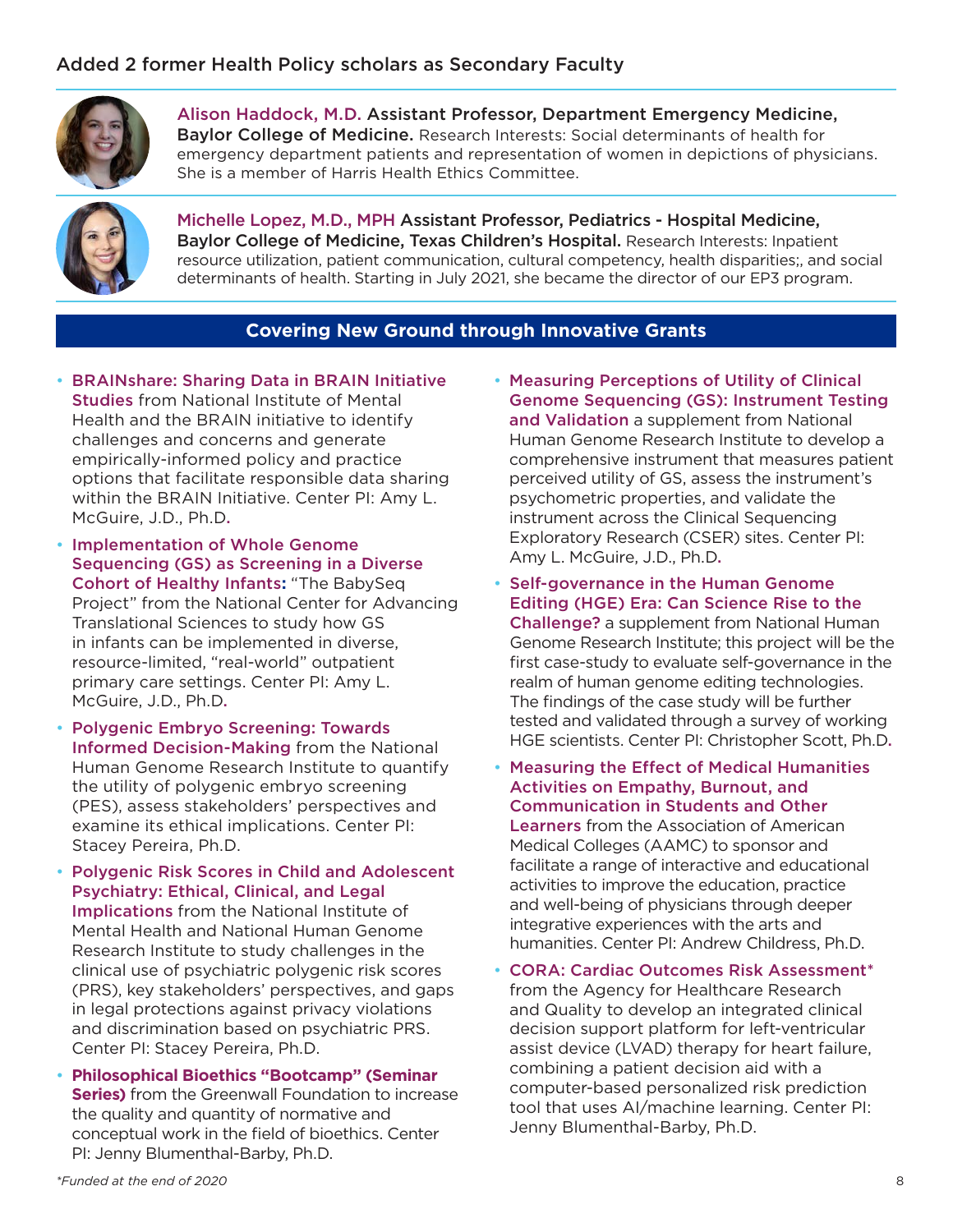#### • **Career Development Awards from the National Human Genome Research Institute**

- » [An ELSI-Integrated Evaluation of the](https://www.bcm.edu/academic-centers/medical-ethics-and-health-policy/research/ethical-legal-and-social-implications-elsi-genetics-genomics/elsi-integrated-evaluation-of-the-family-level-utility-of-pediatric-genomic-sequencing)  [Family-Level Utility of Pediatric Genomic](https://www.bcm.edu/academic-centers/medical-ethics-and-health-policy/research/ethical-legal-and-social-implications-elsi-genetics-genomics/elsi-integrated-evaluation-of-the-family-level-utility-of-pediatric-genomic-sequencing)  [Sequencing](https://www.bcm.edu/academic-centers/medical-ethics-and-health-policy/research/ethical-legal-and-social-implications-elsi-genetics-genomics/elsi-integrated-evaluation-of-the-family-level-utility-of-pediatric-genomic-sequencing) will develop an empirically informed framework of normative values important to families of pediatric patients, including ethical, legal and social implications (ELSI), which will then be used to elicit preferences for features of sequencing from a nationally representative sample of parents in the U.S. Center PI: Hadley Stevens Smith, Ph.D[.](https://www.bcm.edu/academic-centers/medical-ethics-and-health-policy/research/ethical-legal-and-social-implications-elsi-genetics-genomics/developing-evidence-based-guidance-for-engaging-rural-residents-in-the-deep-south-in-genomics-research)
- » [Developing Evidence-Based Guidance](https://www.bcm.edu/academic-centers/medical-ethics-and-health-policy/research/ethical-legal-and-social-implications-elsi-genetics-genomics/developing-evidence-based-guidance-for-engaging-rural-residents-in-the-deep-south-in-genomics-research)  [for Engaging Rural Residents in the](https://www.bcm.edu/academic-centers/medical-ethics-and-health-policy/research/ethical-legal-and-social-implications-elsi-genetics-genomics/developing-evidence-based-guidance-for-engaging-rural-residents-in-the-deep-south-in-genomics-research)  [Deep South in Genomics Research](https://www.bcm.edu/academic-centers/medical-ethics-and-health-policy/research/ethical-legal-and-social-implications-elsi-genetics-genomics/developing-evidence-based-guidance-for-engaging-rural-residents-in-the-deep-south-in-genomics-research) using stakeholder-engagement methods to inform evidence-based guidelines to promote equitable participation and partnership in genomic discovery and translation. This study has the potential to serve as a model to guide genomics research for other medically underrepresented populations to ultimately identify best practices for community translation of genomic discoveries. Center PI: Faith Fletcher, Ph.D.

#### **Disseminated our Insights through Publications, Media and Position Statements**

Wrote 1 position statement on behalf of the college

[Expanding Our Role In Promoting Trust In Science For COVID-19 Vaccine Acceptance](https://www.bcm.edu/node/139166)  [and Beyond](https://www.bcm.edu/node/139166)

Published innovative findings and commentary in leading, high-impact journals

*Accountability in Research:* [Beyond](https://www.tandfonline.com/doi/abs/10.1080/08989621.2021.1899824?journalCode=gacr20)  [Babies: Implications of Human Genome](https://www.tandfonline.com/doi/abs/10.1080/08989621.2021.1899824?journalCode=gacr20)  [Editing for Women, Children, and Families](https://www.tandfonline.com/doi/abs/10.1080/08989621.2021.1899824?journalCode=gacr20)

*AJOB Neuroscience:* [National Institutes](https://urldefense.proofpoint.com/v2/url?u=https-3A__www.tandfonline.com_doi_abs_10.1080_21507740.2021.1904025-3FjournalCode-3Duabn20&d=DwMFaQ&c=ZQs-KZ8oxEw0p81sqgiaRA&r=t0_2-521QGSP6LhUwXB0tAyGpHXmKop6CCztIpjqGAc&m=vENLLnQDf06adxuR4YfUetPaZSjJnnXHshYt76SHEOk&s=46oYXSyvkjXqHUL0emUBIZcvGVF-2HLOYwqmiRl-8aU&e=)  [of Mental Health Data Archive: Privacy,](https://urldefense.proofpoint.com/v2/url?u=https-3A__www.tandfonline.com_doi_abs_10.1080_21507740.2021.1904025-3FjournalCode-3Duabn20&d=DwMFaQ&c=ZQs-KZ8oxEw0p81sqgiaRA&r=t0_2-521QGSP6LhUwXB0tAyGpHXmKop6CCztIpjqGAc&m=vENLLnQDf06adxuR4YfUetPaZSjJnnXHshYt76SHEOk&s=46oYXSyvkjXqHUL0emUBIZcvGVF-2HLOYwqmiRl-8aU&e=)  [Consent, and Diversity Considerations](https://urldefense.proofpoint.com/v2/url?u=https-3A__www.tandfonline.com_doi_abs_10.1080_21507740.2021.1904025-3FjournalCode-3Duabn20&d=DwMFaQ&c=ZQs-KZ8oxEw0p81sqgiaRA&r=t0_2-521QGSP6LhUwXB0tAyGpHXmKop6CCztIpjqGAc&m=vENLLnQDf06adxuR4YfUetPaZSjJnnXHshYt76SHEOk&s=46oYXSyvkjXqHUL0emUBIZcvGVF-2HLOYwqmiRl-8aU&e=)  [and Options](https://urldefense.proofpoint.com/v2/url?u=https-3A__www.tandfonline.com_doi_abs_10.1080_21507740.2021.1904025-3FjournalCode-3Duabn20&d=DwMFaQ&c=ZQs-KZ8oxEw0p81sqgiaRA&r=t0_2-521QGSP6LhUwXB0tAyGpHXmKop6CCztIpjqGAc&m=vENLLnQDf06adxuR4YfUetPaZSjJnnXHshYt76SHEOk&s=46oYXSyvkjXqHUL0emUBIZcvGVF-2HLOYwqmiRl-8aU&e=) 

*American Journal of Bioethics:* [Paying](https://urldefense.proofpoint.com/v2/url?u=https-3A__www.tandfonline.com_doi_abs_10.1080_15265161.2020.1870774-3FjournalCode-3Duajb20-23.YDPe6Fxo1Rw.twitter&d=DwMFaQ&c=ZQs-KZ8oxEw0p81sqgiaRA&r=t0_2-521QGSP6LhUwXB0tAyGpHXmKop6CCztIpjqGAc&m=CngZuS2wmgVINdP0fxoGN7509_tEfwUoyTzaeq_XOgo&s=aGkrKW20OW3yCc7bVdBtr-M6BuxWPE4c2N0f6KTmUW4&e=)  [the Right Amount to Challenge Trial](https://urldefense.proofpoint.com/v2/url?u=https-3A__www.tandfonline.com_doi_abs_10.1080_15265161.2020.1870774-3FjournalCode-3Duajb20-23.YDPe6Fxo1Rw.twitter&d=DwMFaQ&c=ZQs-KZ8oxEw0p81sqgiaRA&r=t0_2-521QGSP6LhUwXB0tAyGpHXmKop6CCztIpjqGAc&m=CngZuS2wmgVINdP0fxoGN7509_tEfwUoyTzaeq_XOgo&s=aGkrKW20OW3yCc7bVdBtr-M6BuxWPE4c2N0f6KTmUW4&e=)  [Participants – We Need to Use Behavioral](https://urldefense.proofpoint.com/v2/url?u=https-3A__www.tandfonline.com_doi_abs_10.1080_15265161.2020.1870774-3FjournalCode-3Duajb20-23.YDPe6Fxo1Rw.twitter&d=DwMFaQ&c=ZQs-KZ8oxEw0p81sqgiaRA&r=t0_2-521QGSP6LhUwXB0tAyGpHXmKop6CCztIpjqGAc&m=CngZuS2wmgVINdP0fxoGN7509_tEfwUoyTzaeq_XOgo&s=aGkrKW20OW3yCc7bVdBtr-M6BuxWPE4c2N0f6KTmUW4&e=)  [Science Insights to Sell What's Right](https://urldefense.proofpoint.com/v2/url?u=https-3A__www.tandfonline.com_doi_abs_10.1080_15265161.2020.1870774-3FjournalCode-3Duajb20-23.YDPe6Fxo1Rw.twitter&d=DwMFaQ&c=ZQs-KZ8oxEw0p81sqgiaRA&r=t0_2-521QGSP6LhUwXB0tAyGpHXmKop6CCztIpjqGAc&m=CngZuS2wmgVINdP0fxoGN7509_tEfwUoyTzaeq_XOgo&s=aGkrKW20OW3yCc7bVdBtr-M6BuxWPE4c2N0f6KTmUW4&e=)

*American Journal of Bioethics:* [The Place](https://urldefense.proofpoint.com/v2/url?u=https-3A__www.tandfonline.com_doi_abs_10.1080_15265161.2021.1940355-3FjournalCode-3Duajb20-23.YNzjDkuML8c.twitter&d=DwMFaQ&c=ZQs-KZ8oxEw0p81sqgiaRA&r=t0_2-521QGSP6LhUwXB0tAyGpHXmKop6CCztIpjqGAc&m=pZvuCUP2OHnExaVrHowZMHVEuuE75l36Yn0VBWjqUhM&s=gUrBkVL5y1nynA5MNqe04_7XMD0MecD15-qCDosK5yg&e=)  [of Philosophy in Bioethics Today](https://urldefense.proofpoint.com/v2/url?u=https-3A__www.tandfonline.com_doi_abs_10.1080_15265161.2021.1940355-3FjournalCode-3Duajb20-23.YNzjDkuML8c.twitter&d=DwMFaQ&c=ZQs-KZ8oxEw0p81sqgiaRA&r=t0_2-521QGSP6LhUwXB0tAyGpHXmKop6CCztIpjqGAc&m=pZvuCUP2OHnExaVrHowZMHVEuuE75l36Yn0VBWjqUhM&s=gUrBkVL5y1nynA5MNqe04_7XMD0MecD15-qCDosK5yg&e=)

*American Medical Association Journal of Ethics:* [How Can the Experiences of Black](https://urldefense.proofpoint.com/v2/url?u=https-3A__journalofethics.ama-2Dassn.org_article_how-2Dcan-2Dexperiences-2Dblack-2Dwomen-2Dliving-2Dhiv-2Dinform-2Dequitable-2Dand-2Drespectful-2Dreproductive-2Dhealth-2Dcare_2021-2D02&d=DwMFaQ&c=ZQs-KZ8oxEw0p81sqgiaRA&r=t0_2-521QGSP6LhUwXB0tAyGpHXmKop6CCztIpjqGAc&m=vENLLnQDf06adxuR4YfUetPaZSjJnnXHshYt76SHEOk&s=ySYv8j0KBPJhVzG5fFRtwquPXxdgp1qBr8LaMi-gESk&e=)  [Women Living With HIV Inform Equitable](https://urldefense.proofpoint.com/v2/url?u=https-3A__journalofethics.ama-2Dassn.org_article_how-2Dcan-2Dexperiences-2Dblack-2Dwomen-2Dliving-2Dhiv-2Dinform-2Dequitable-2Dand-2Drespectful-2Dreproductive-2Dhealth-2Dcare_2021-2D02&d=DwMFaQ&c=ZQs-KZ8oxEw0p81sqgiaRA&r=t0_2-521QGSP6LhUwXB0tAyGpHXmKop6CCztIpjqGAc&m=vENLLnQDf06adxuR4YfUetPaZSjJnnXHshYt76SHEOk&s=ySYv8j0KBPJhVzG5fFRtwquPXxdgp1qBr8LaMi-gESk&e=)  [and Respectful Reproductive Health](https://urldefense.proofpoint.com/v2/url?u=https-3A__journalofethics.ama-2Dassn.org_article_how-2Dcan-2Dexperiences-2Dblack-2Dwomen-2Dliving-2Dhiv-2Dinform-2Dequitable-2Dand-2Drespectful-2Dreproductive-2Dhealth-2Dcare_2021-2D02&d=DwMFaQ&c=ZQs-KZ8oxEw0p81sqgiaRA&r=t0_2-521QGSP6LhUwXB0tAyGpHXmKop6CCztIpjqGAc&m=vENLLnQDf06adxuR4YfUetPaZSjJnnXHshYt76SHEOk&s=ySYv8j0KBPJhVzG5fFRtwquPXxdgp1qBr8LaMi-gESk&e=)  [Care Delivery?](https://urldefense.proofpoint.com/v2/url?u=https-3A__journalofethics.ama-2Dassn.org_article_how-2Dcan-2Dexperiences-2Dblack-2Dwomen-2Dliving-2Dhiv-2Dinform-2Dequitable-2Dand-2Drespectful-2Dreproductive-2Dhealth-2Dcare_2021-2D02&d=DwMFaQ&c=ZQs-KZ8oxEw0p81sqgiaRA&r=t0_2-521QGSP6LhUwXB0tAyGpHXmKop6CCztIpjqGAc&m=vENLLnQDf06adxuR4YfUetPaZSjJnnXHshYt76SHEOk&s=ySYv8j0KBPJhVzG5fFRtwquPXxdgp1qBr8LaMi-gESk&e=)

*Frontiers in Psych:* [Psychological Distress](https://urldefense.proofpoint.com/v2/url?u=https-3A__www.frontiersin.org_articles_10.3389_fpsyt.2021.642918_full&d=DwMFaQ&c=ZQs-KZ8oxEw0p81sqgiaRA&r=t0_2-521QGSP6LhUwXB0tAyGpHXmKop6CCztIpjqGAc&m=pZvuCUP2OHnExaVrHowZMHVEuuE75l36Yn0VBWjqUhM&s=3odqY1vfaNa6rwq9dyVDhSKh0SwbyzuGhRoH-gV4CsU&e=)  [Among the U.S. General Population During](https://urldefense.proofpoint.com/v2/url?u=https-3A__www.frontiersin.org_articles_10.3389_fpsyt.2021.642918_full&d=DwMFaQ&c=ZQs-KZ8oxEw0p81sqgiaRA&r=t0_2-521QGSP6LhUwXB0tAyGpHXmKop6CCztIpjqGAc&m=pZvuCUP2OHnExaVrHowZMHVEuuE75l36Yn0VBWjqUhM&s=3odqY1vfaNa6rwq9dyVDhSKh0SwbyzuGhRoH-gV4CsU&e=)  [the COVID-19 Pandemic](https://urldefense.proofpoint.com/v2/url?u=https-3A__www.frontiersin.org_articles_10.3389_fpsyt.2021.642918_full&d=DwMFaQ&c=ZQs-KZ8oxEw0p81sqgiaRA&r=t0_2-521QGSP6LhUwXB0tAyGpHXmKop6CCztIpjqGAc&m=pZvuCUP2OHnExaVrHowZMHVEuuE75l36Yn0VBWjqUhM&s=3odqY1vfaNa6rwq9dyVDhSKh0SwbyzuGhRoH-gV4CsU&e=)

*Genetics in Medicine:* [Genetic Testing In](https://urldefense.proofpoint.com/v2/url?u=https-3A__www.nature.com_articles_s41436-2D021-2D01294-2D8&d=DwMFaQ&c=ZQs-KZ8oxEw0p81sqgiaRA&r=t0_2-521QGSP6LhUwXB0tAyGpHXmKop6CCztIpjqGAc&m=zTrl2f19x1d5glCUhFtB7th6tsegsBTolllUddcIcqw&s=j4nZGDFXIhqsOKxMH4Sajd5NOtcV_Mz19EPdOihd_1I&e=)  [Ambulatory Cardiology Clinics Reveals](https://urldefense.proofpoint.com/v2/url?u=https-3A__www.nature.com_articles_s41436-2D021-2D01294-2D8&d=DwMFaQ&c=ZQs-KZ8oxEw0p81sqgiaRA&r=t0_2-521QGSP6LhUwXB0tAyGpHXmKop6CCztIpjqGAc&m=zTrl2f19x1d5glCUhFtB7th6tsegsBTolllUddcIcqw&s=j4nZGDFXIhqsOKxMH4Sajd5NOtcV_Mz19EPdOihd_1I&e=)  [High Rate of Findings With Clinical](https://urldefense.proofpoint.com/v2/url?u=https-3A__www.nature.com_articles_s41436-2D021-2D01294-2D8&d=DwMFaQ&c=ZQs-KZ8oxEw0p81sqgiaRA&r=t0_2-521QGSP6LhUwXB0tAyGpHXmKop6CCztIpjqGAc&m=zTrl2f19x1d5glCUhFtB7th6tsegsBTolllUddcIcqw&s=j4nZGDFXIhqsOKxMH4Sajd5NOtcV_Mz19EPdOihd_1I&e=)  [Management Implications](https://urldefense.proofpoint.com/v2/url?u=https-3A__www.nature.com_articles_s41436-2D021-2D01294-2D8&d=DwMFaQ&c=ZQs-KZ8oxEw0p81sqgiaRA&r=t0_2-521QGSP6LhUwXB0tAyGpHXmKop6CCztIpjqGAc&m=zTrl2f19x1d5glCUhFtB7th6tsegsBTolllUddcIcqw&s=j4nZGDFXIhqsOKxMH4Sajd5NOtcV_Mz19EPdOihd_1I&e=)

*Journal of the American Medical Association:* [Determination of Brain Death](https://urldefense.proofpoint.com/v2/url?u=https-3A__pubmed.ncbi.nlm.nih.gov_33528533_&d=DwMFaQ&c=ZQs-KZ8oxEw0p81sqgiaRA&r=t0_2-521QGSP6LhUwXB0tAyGpHXmKop6CCztIpjqGAc&m=CngZuS2wmgVINdP0fxoGN7509_tEfwUoyTzaeq_XOgo&s=09QRnqu5Ejc6-BwzHnW0_oP9R5Yb1XJrCaB9DVZXP1M&e=)

*Journal of the American Medical Association Pediatric:* [Psychosocial](https://urldefense.proofpoint.com/v2/url?u=https-3A__jamanetwork.com_journals_jamapediatrics_fullarticle_10.1001_jamapediatrics.2021.2829&d=DwMFaQ&c=ZQs-KZ8oxEw0p81sqgiaRA&r=t0_2-521QGSP6LhUwXB0tAyGpHXmKop6CCztIpjqGAc&m=q0up_h2f-RGLXV2mNj9okYhTU5um0WLTdm9GfobbZ9I&s=LpbIlBprNsI5CWf9bc4z-UtbV-mqZgwFE84ExdmQ1YQ&e=)  [Effect of Newborn Genomic Sequencing](https://urldefense.proofpoint.com/v2/url?u=https-3A__jamanetwork.com_journals_jamapediatrics_fullarticle_10.1001_jamapediatrics.2021.2829&d=DwMFaQ&c=ZQs-KZ8oxEw0p81sqgiaRA&r=t0_2-521QGSP6LhUwXB0tAyGpHXmKop6CCztIpjqGAc&m=q0up_h2f-RGLXV2mNj9okYhTU5um0WLTdm9GfobbZ9I&s=LpbIlBprNsI5CWf9bc4z-UtbV-mqZgwFE84ExdmQ1YQ&e=)  [on Families in the BabySeq Project: A](https://urldefense.proofpoint.com/v2/url?u=https-3A__jamanetwork.com_journals_jamapediatrics_fullarticle_10.1001_jamapediatrics.2021.2829&d=DwMFaQ&c=ZQs-KZ8oxEw0p81sqgiaRA&r=t0_2-521QGSP6LhUwXB0tAyGpHXmKop6CCztIpjqGAc&m=q0up_h2f-RGLXV2mNj9okYhTU5um0WLTdm9GfobbZ9I&s=LpbIlBprNsI5CWf9bc4z-UtbV-mqZgwFE84ExdmQ1YQ&e=)  [Randomized Clinical Trial](https://urldefense.proofpoint.com/v2/url?u=https-3A__jamanetwork.com_journals_jamapediatrics_fullarticle_10.1001_jamapediatrics.2021.2829&d=DwMFaQ&c=ZQs-KZ8oxEw0p81sqgiaRA&r=t0_2-521QGSP6LhUwXB0tAyGpHXmKop6CCztIpjqGAc&m=q0up_h2f-RGLXV2mNj9okYhTU5um0WLTdm9GfobbZ9I&s=LpbIlBprNsI5CWf9bc4z-UtbV-mqZgwFE84ExdmQ1YQ&e=)

*Nature Biotech:* [Voices of Biotech Leaders](https://urldefense.proofpoint.com/v2/url?u=https-3A__www.nature.com_articles_s41587-2D021-2D00941-2D4&d=DwMFaQ&c=ZQs-KZ8oxEw0p81sqgiaRA&r=t0_2-521QGSP6LhUwXB0tAyGpHXmKop6CCztIpjqGAc&m=pZvuCUP2OHnExaVrHowZMHVEuuE75l36Yn0VBWjqUhM&s=0_vg1nlr8JyjCQeEY0gFD0zjl0JHvdqgPSPMh2NQvwI&e=)

*Nature Genetics:* [Toward Better](https://www.nature.com/articles/s41588-020-00742-6)  [Governance of Human Genomic Data](https://www.nature.com/articles/s41588-020-00742-6)



#### **Spotlighting the Next Generation of Rising Stars in Bioethics**

This year, the Brody Award recognized Dr. Camisha Russell, assistant professor of philosophy at the University of Oregon. Dr. Russell is pioneering the concept of race as a technology. Her distinguished lecture covered "Meeting the Moment: Bioethics in the Time of Black Lives Matter". Listen [here;](https://www.youtube.com/watch?v=YKcwSVw5UuU) [read the](https://www.tandfonline.com/doi/full/10.1080/15265161.2021.2001093)  [accompanying piece in AJOB](https://www.tandfonline.com/doi/full/10.1080/15265161.2021.2001093)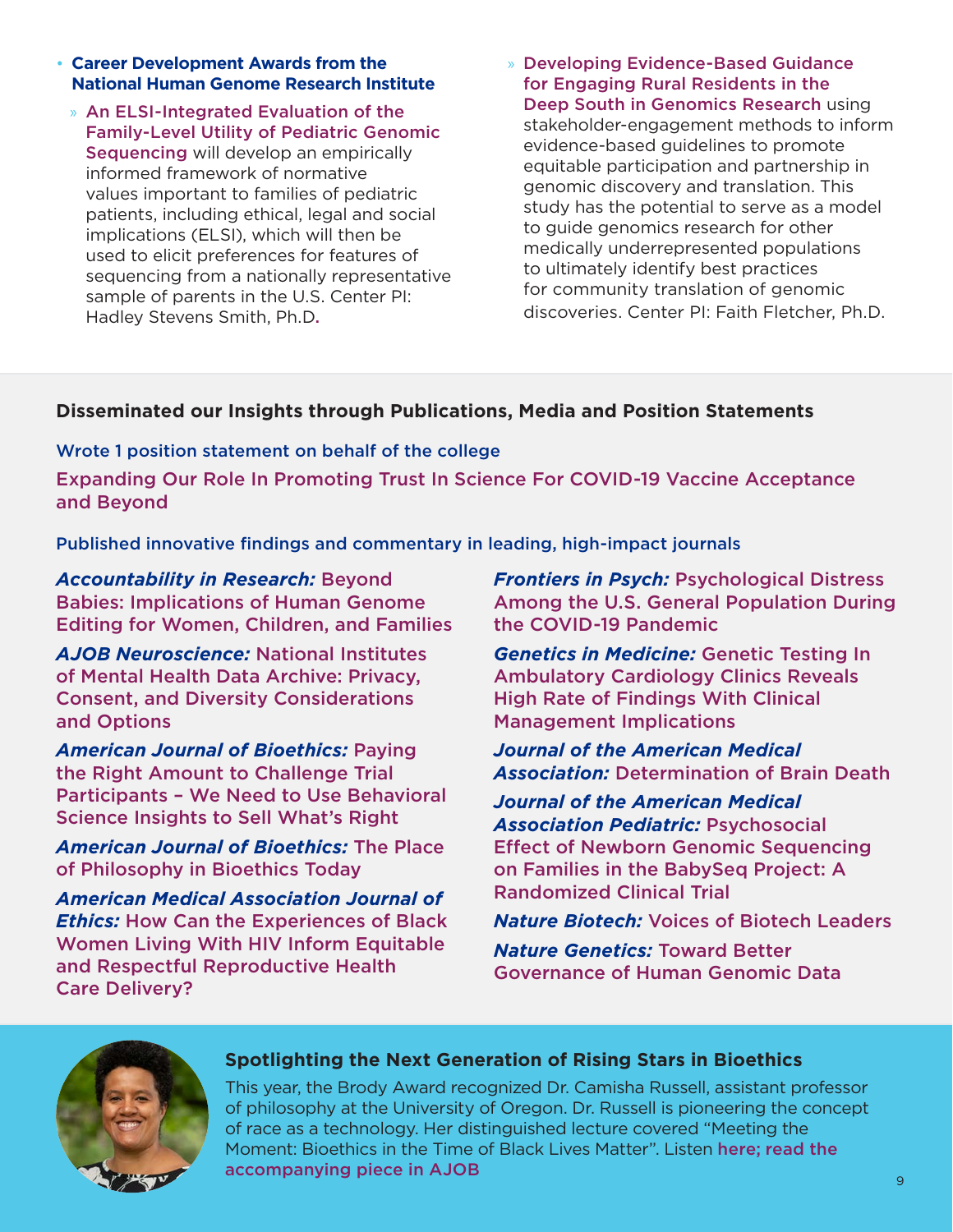Provided thought-provoking perspective in top-tier media outlets

| <b>STAT:</b>                        | Can Parents Handle Finding Out Their Newborn Is At Higher Risk<br>Of Certain Diseases? A Small Study Suggests They Can |  |  |
|-------------------------------------|------------------------------------------------------------------------------------------------------------------------|--|--|
|                                     | The Biden Harris FDA Should Make Friends With Independent<br><b>Researchers</b>                                        |  |  |
| <b>The Atlantic:</b>                | Booster Shots: Is it Ethical to Get an Illicit One Now                                                                 |  |  |
| <b>Huffington</b><br><b>Post:</b>   | <b>3 Myths About COVID-19 Vaccine Mandates</b><br><b>That Need To Go Away</b>                                          |  |  |
| WSJ:                                | <b>Texas Bans Vaccine Passports</b>                                                                                    |  |  |
| <b>NPR:</b>                         | <b>OPINION: Doctors Should Be More Candid</b><br><b>With Their Patients</b>                                            |  |  |
| <b>Los Angeles</b><br><b>Times:</b> | <b>Column: Why Spend Billions For Ancestry's</b><br>DNA Data If You Don't Plan To Use It?                              |  |  |
| <b>Science:</b>                     | <b>Controversy Flares Over Informing Research</b><br><b>Subjects About 'Incidental' Genetic Findings</b>               |  |  |
| <b>WIRED:</b>                       | The Pandemic Can't End While Wealthy<br><b>Nations Hoard Shots</b>                                                     |  |  |
|                                     | Ethics of Vaccinating Teachers – and Keeping<br><b>Schools Closed</b>                                                  |  |  |
| <b>Houston</b><br><b>Chronicle:</b> | They Are Like Gold: The Hunt For Houston's Extra<br><b>Covid Vaccines Involves Strategy, Ethics And Luck</b>           |  |  |
|                                     | Want A Vaccine At NRG Park's Super Site?<br><b>Show Up With Wheels</b>                                                 |  |  |

Took on new roles with leading journals and organizations and received recognition

**Trevor Bibler, Ph.D.** RECIEVED A PRESIDENTIAL CITATION FROM ASBH

**Jenny Blumenthal-Barby, Ph.D.** SELECTED TO THE AJOB EDITORIAL BOARD; ASBH BOARD OF DIRECTORS

**Janet Malek, Ph.D.** SELECTED TO CONTINUE TO SERVE ON THE ASBH CORE COMPETENCIES 3RD EDITION TASK FORCE

**Faith Fletcher, Ph.D.** ELECTED AS A HASTINGS FELLOW; RECEIVED THE FIRST ANNUAL DR. CLARETTA DUPREE AWARD IN RECOGNITION OF VISION AND COMMITMENT TO JUSTICE IN BIOETHICS

Andrew Childress, Ph.D. RECEIVED THE NORTON ROSE FULBRIGHT FACULTY EXCELLENCE AWARD IN THE CATEGORY OF TEACHING AND EVALUATION

Amanda Gutierrez (Sr RA) RECEIVED BAYLOR'S NEWLY CREATED EQUITY TRAILBLAZER AWARD, WHICH RECOGNIZES SIGNIFICANT CONTRIBUTIONS AND ACCOMPLISHMENTS IN MOVING BAYLOR TOWARD BEING A MORE DIVERSE AND INCLUSIVE COMMUNITY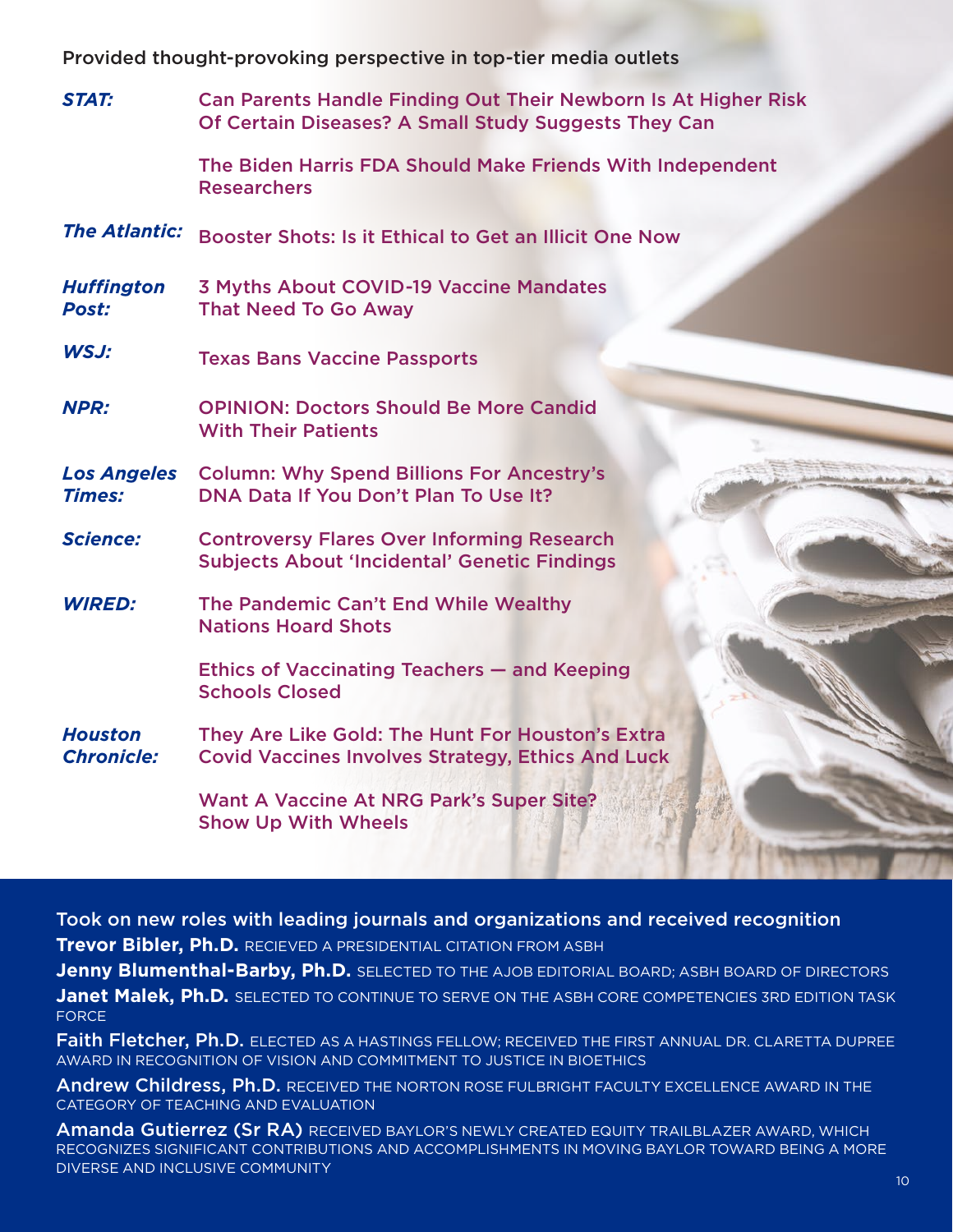### **REIMAGINE: Looking at 2022 with an eye towards finding new ways to advance and improve policy and medical ethics**

As the world has changed, we've changed too. We're approaching 2022 with a renewed, optimistic outlook and are focused on bringing you new opportunities to learn and engage with us.

| <b>Featuring Events to Challenge Your Thinking and</b><br><b>Empower You to Become an Agent of Change</b> |                                                               |                                                                                                                                                                                                                                                                                                                                                                                                                                                                                                                                                                                                                                           |  |  |  |
|-----------------------------------------------------------------------------------------------------------|---------------------------------------------------------------|-------------------------------------------------------------------------------------------------------------------------------------------------------------------------------------------------------------------------------------------------------------------------------------------------------------------------------------------------------------------------------------------------------------------------------------------------------------------------------------------------------------------------------------------------------------------------------------------------------------------------------------------|--|--|--|
| <b>FEBRUARY</b><br>1, 2022, 12-<br><b>1:30PM CT</b>                                                       | <b>Baruch</b><br>A. Brody<br><b>Award and</b><br>Lectureship  | Title: "Fair Allocation in an Unfair World: The Ethics of Allocating<br><b>Scarce Medical Resources"</b> We are pleased to announce our<br>2022 recipient is Govind Persad, J.D., Ph.D., Assistant Professor<br>at the University of Denver Sturm College of Law and a Greenwall<br>Foundation Faculty Scholar in Bioethics. Register to attend<br>virtually.                                                                                                                                                                                                                                                                             |  |  |  |
| <b>FEBRUARY</b><br>8, 2022,<br>6-9:30PM CT<br>IN PERSON;<br>7-9:30PM CT<br><b>LIVESTREAM</b><br>TEDX      | <b>TEDx</b><br><b>Baylor</b><br><b>College</b><br>of Medicine | <b>Theme: Reboot, Reframe, Reimagine</b> Featuring 6 influential Baylor<br>faculty and 4 community leaders. Our goal is to build a meaningful<br>connection between the work we do and the people we serve in<br>the community and to share inspirational stories of how we are<br>improving health through science, scholarship, and innovation.<br>Don't miss the opportunity to support and attend this unforgettable<br>evening by becoming a sponsor!<br>Please contact Emily Thiel at 1713.798.6104 or<br>$\triangleright$ Emily. Thiel@bcm.edu for sponsorship information and<br>register to participate in our livestream event. |  |  |  |
| <b>APRIL 18-22,</b><br>2022                                                                               | <b>Bioethics</b><br><b>Intensive</b><br><b>Course</b>         | Providing advanced knowledge, experience and leadership in<br>clinical ethics and ensuring the agenda reflects how our current<br>times are changing. Learn more.                                                                                                                                                                                                                                                                                                                                                                                                                                                                         |  |  |  |
| <b>MAY 2022</b>                                                                                           | <b>Health</b><br><b>Policy Day</b>                            | Bringing together leaders to discuss and explore ideas for the<br>future. Stay tuned for more details here.                                                                                                                                                                                                                                                                                                                                                                                                                                                                                                                               |  |  |  |

# **ONGOING EVENTS**

**Bioethics Grand Rounds:** Covering topics such as vaccination mandates, research ethics, interfaith panel on emerging bioethics issues, surrogate decision making, professional nursing and tolerance vs. inclusion. [Learn more](https://www.bcm.edu/academic-centers/medical-ethics-and-health-policy/education/grand-rounds)[.](https://www.bcm.edu/academic-centers/medical-ethics-and-health-policy/community-events/tedxbaylorcollegeofmedicine)

#### **Narrative Medicine Events:**

- **Off Script:** The Texas Medical Center's storytelling hour features stories by doctors, nurses, medical students, undergrads and others. Off Script is a collaboration between Baylor College of Medicine's Narrative Medicine Program and the UT Health's McGovern Center for Humanities and Ethics. We hold several events per year. [Learn more.](https://www.bcm.edu/academic-centers/medical-ethics-and-health-policy/community-events/narrative-medicine)
- **Inprint Partnership:** We're inviting all medical students and residents to attend one or several Inprint readings for free — on a first come, first served basis. Each event will feature one or two renowned authors reading from and talking about their new books [View schedule and sign up](https://www.signupgenius.com/go/10c0c45a4af2fa0fece9-narrative).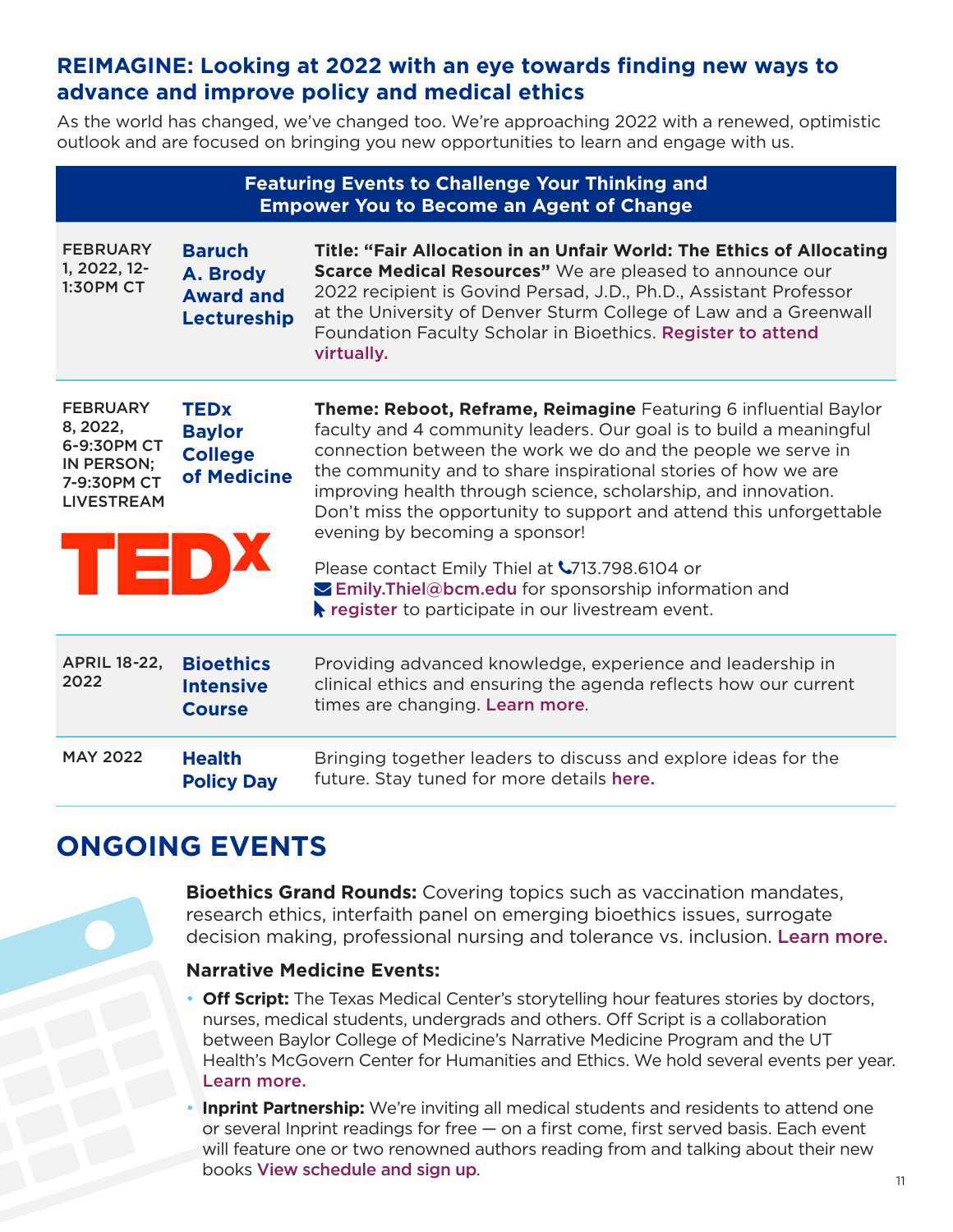#### **CONTINUING TO EXPAND OUR LEADERSHIP IN KEY AREAS: Our Goals for the Year Ahead**



Continue to be a premier hub for tackling the most pressing ethical and policy-related issues by attracting, retaining and supporting renowned researchers and teachers with diverse backgrounds and perspectives in the field today—and thereby promising students, fellows and research associates who will be leading the field tomorrow

2022



Increase enrollment in all of our [educational](https://www.bcm.edu/academic-centers/medical-ethics-and-health-policy/education) offerings to help more people develop greater knowledge and expertise in medical ethics and learn how to apply policy concepts to current problems and questions in the healthcare environment



Grow our [research](https://www.bcm.edu/academic-centers/medical-ethics-and-health-policy/research) portfolio so we can think more expansively about emerging controversial topics, especially those that are more high-risk and enable us to be bigger, broader and faster in our response, which is needed to inform policy locally, nationally, and internationally



Continue to expand our [clinical ethics](https://www.bcm.edu/academic-centers/medical-ethics-and-health-policy/clinical-ethics) consult service to improve patient care and integrate education into existing training programs at Baylor College of Medicine and at our affiliated hospitals



Deepen our connection and **[engagement](https://www.bcm.edu/academic-centers/medical-ethics-and-health-policy/community-events)** with<br>the community on issues we see during clinical<br>ethics consults and address in our research,<br>with an eye towards improving understanding the community on issues we see during clinical ethics consults and address in our research, with an eye towards improving understanding of medical ethics, promoting quality medical care and improving diverse representation in the bioethics field

#### **How Your Contributions Can Help Support our Center:**

- Resources to help recruit and retain world-class faculty and expand our work into new areas of research and education
- Pilot projects that enable us to respond quickly and think more expansively about controversial ethical and policy issues
- Fellowships to attract the best students and grow our field
- Stipends for bioethics and clinical ethics internships
- Support for our Center's initiatives in the community

**[Make a donation.](https://secure.givebmf.org/site/Donation2;jsessionid=00000000.app20121b?idb=0&1602.donation=form1&df_id=1602&mfc_pref=T&AddInterest=1063&NONCE_TOKEN=6852E17A2C86EC7B8792BC78717A70FC)) To learn more about specific philanthropic opportunities, [contact us.](mailto:Clarice.Jacobson%40bcm.edu?subject=)**

#### **COMMITTING TO BRINGING COMFORT AND GOOD DECISION-MAKING TO PATIENTS THROUGH CLINICAL ETHICS CONSULTS**

*"As clinical ethicists, we do our best to help patients, families, and* 



*healthcare professionals work together to make good decisions – even when it seems all the best options are off the table. Usually the results of our work are outside of our control, so we have to concentrate on what we can control: the conversations we have, the analysis we provide, the promises we make. Sometimes, when everything falls into place, we make a concrete difference in a patient's care. We know that if we weren't involved, a patient would have continued to be confused, a family would have made a hasty decision based on their own emotions rather than the values of the patient, or a healthcare professional would have remained uncertain about what they owe their patient. These are the cases that keep me motivated. Seeing that our analyses, actions, and guidance make confusing or conflict-ridden situations better is a great motivator and reminder."* 

> – Trevor Bibler, Ph.D. Assistant Professor, Center for Medical Ethics and Health Policy